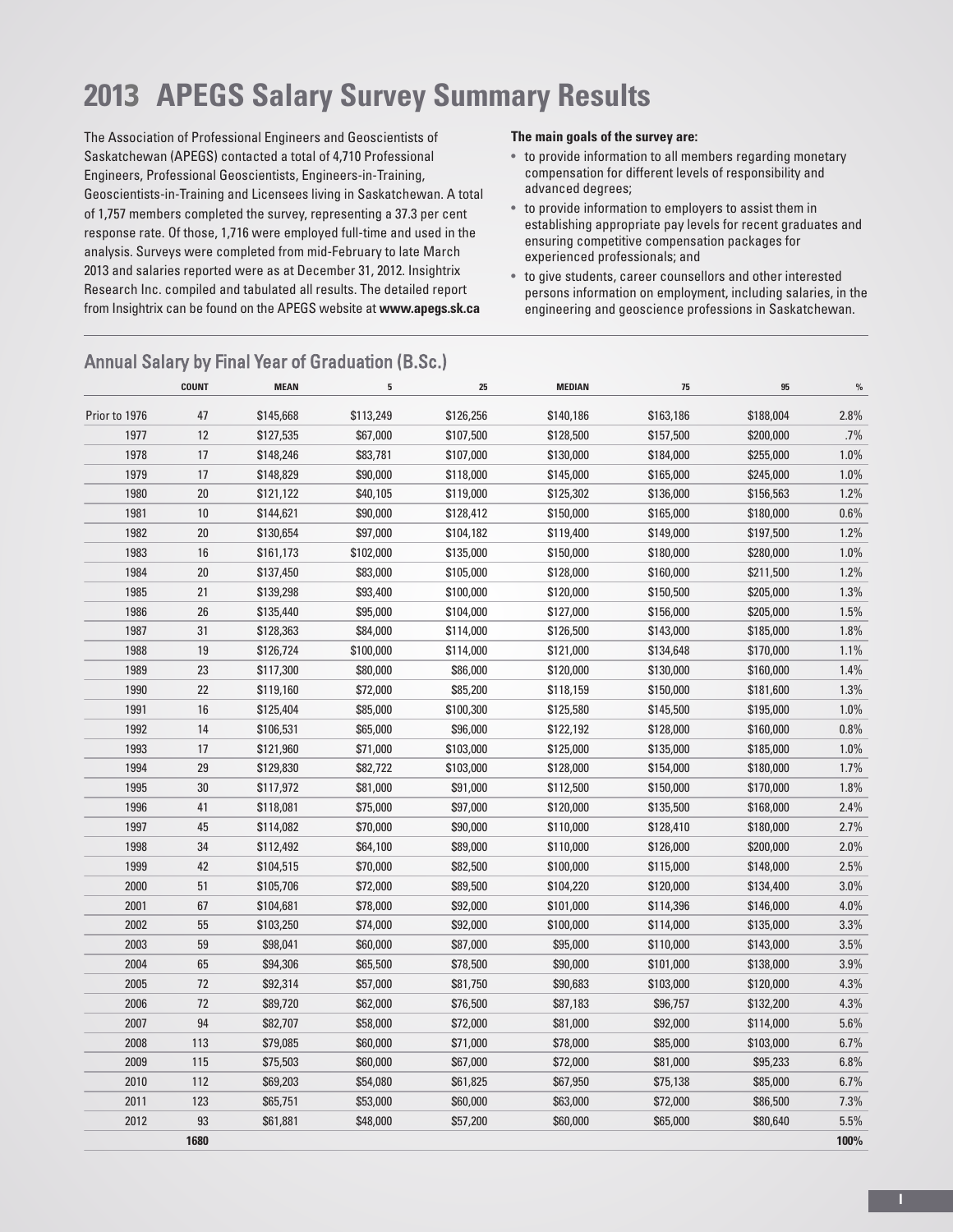# Annual Salary by Designation

| <b>DESIGNATION</b>                       | <b>COUNT</b> | <b>MEAN</b> | 5         | 25        | <b>MEDIAN</b> | 75        | 95        | $\frac{9}{6}$ |
|------------------------------------------|--------------|-------------|-----------|-----------|---------------|-----------|-----------|---------------|
| P.Eng.                                   | 971          | \$113,674   | \$73,000  | \$90,000  | \$105,000     | \$128,412 | \$180,000 | 56.6%         |
| P.Geo.                                   | 76           | \$120,662   | \$81,500  | \$95,000  | \$110,300     | \$147,500 | \$180,000 | 4.4%          |
| P.Eng. and P.Geo                         | 14           | \$148,852   | \$83,982  | \$128,000 | \$152,500     | \$165,000 | \$260,000 | .8%           |
| <b>Engineering Licencee</b>              | 5            | <b>NA</b>   | <b>NA</b> | <b>NA</b> | <b>NA</b>     | <b>NA</b> | <b>NA</b> | .3%           |
| Engineer-in-Training                     | 616          | \$70,480    | \$52,000  | \$60,000  | \$67,781      | \$78,910  | \$95,233  | 35.9%         |
| Geoscience Licencee                      |              | <b>NA</b>   | <b>NA</b> | <b>NA</b> | <b>NA</b>     | <b>NA</b> | <b>NA</b> | 0.1           |
| Geoscientist-in-Training                 | 33           | \$78,937    | \$60,000  | \$68,000  | \$78,000      | \$85,000  | \$110,000 | 1.9           |
|                                          | 1716         |             |           |           |               |           |           | 100%          |
| *NA=Not available due to reporting rules |              |             |           |           |               |           |           |               |

# Annual Salary by Discipline

| <b>DISCIPLINE</b>                           | <b>COUNT</b> | <b>MEAN</b> | 5        | 25       | <b>MEDIAN</b> | 75        | 95        | $\frac{9}{6}$ |
|---------------------------------------------|--------------|-------------|----------|----------|---------------|-----------|-----------|---------------|
| Agriculture & Forestry                      | 39           | \$88,094    | \$60,000 | \$67,000 | \$84,000      | \$106,000 | \$137,000 | 2.3%          |
| Chemical, Ceramic & Metallurgical           | 81           | \$105,423   | \$60,144 | \$79,000 | \$90,000      | \$125,000 | \$180,000 | 4.7%          |
| Civil                                       | 352          | \$92,139    | \$57,400 | \$68,320 | \$81,822      | \$107,125 | \$165,000 | 20.5%         |
| <b>Electrical &amp; Engineering Physics</b> | 283          | \$99,768    | \$58,000 | \$73,000 | \$95,233      | \$115,000 | \$158,000 | 16.5%         |
| Environmental                               | 110          | \$91,827    | \$55,000 | \$70,000 | \$90,988      | \$103,500 | \$145,000 | 6.4%          |
| Geological, Mining, Petroleum Engineering   | 150          | \$102,922   | \$60,000 | \$75,000 | \$94,700      | \$125,000 | \$178,000 | 8.7%          |
| Geosciences, Geology                        | 98           | \$108,019   | \$62,000 | \$81,500 | \$100,250     | \$130,000 | \$171,000 | 5.7%          |
| Mechanical & Industrial                     | 419          | \$95,820    | \$55,000 | \$71,556 | \$88,608      | \$115,000 | \$160,000 | 24.4%         |
| Software Engineering                        | 30           | \$92,879    | \$55,000 | \$64,350 | \$82,500      | \$106,000 | \$169,000 | 1.7%          |
| Other                                       | 154          | \$107,251   | \$55,000 | \$77,000 | \$98,000      | \$129,000 | \$200,000 | $9.0\%$       |
|                                             | 1716         |             |          |          |               |           |           | 100%          |

# Annual Salary by Function

| <b>FUNCTION</b>                                | <b>COUNT</b> | <b>MEAN</b> | 5        | 25        | <b>MEDIAN</b> | 75        | 95        | $\frac{9}{6}$ |
|------------------------------------------------|--------------|-------------|----------|-----------|---------------|-----------|-----------|---------------|
| <b>Corporate Management</b>                    | 120          | \$146,971   | \$92,097 | \$116,800 | \$132,686     | \$165,000 | \$252,500 | $7.0\%$       |
| Design                                         | 432          | \$83,547    | \$53,000 | \$63,300  | \$77,464      | \$95,000  | \$135,000 | 25.2%         |
| Exploration                                    | 57           | \$100,322   | \$60,000 | \$79,550  | \$87,000      | \$118,000 | \$173,610 | 3.3%          |
| Inspection/Quality Control/Resident Services   | 33           | \$68,948    | \$56,000 | \$60,000  | \$62,400      | \$75,500  | \$104,166 | 1.9%          |
| Marketing/Sales                                | 16           | \$82,920    | \$53,040 | \$61,800  | \$78,000      | \$107,008 | \$125,000 | 0.9%          |
| <b>Operating or Maintenance</b>                | 136          | \$97,785    | \$60,000 | \$82,750  | \$93,950      | \$112,400 | \$143,000 | 7.9%          |
| <b>Project Administration</b>                  | 65           | \$89,398    | \$60,000 | \$69,735  | \$85,200      | \$108,198 | \$132,200 | 3.8%          |
| <b>Project or Operations Management</b>        | 614          | \$103,484   | \$60,000 | \$77,000  | \$95,000      | \$121,000 | \$171,000 | 35.8%         |
| <b>Regulatory Approvals and/or Enforcement</b> | 55           | \$92,281    | \$60,000 | \$71,000  | \$90,000      | \$104,000 | \$129,000 | 3.2%          |
| Research/Planning                              | 118          | \$88,069    | \$52,000 | \$65,000  | \$87,445      | \$103,000 | \$140,250 | 6.9%          |
| Teaching                                       | 27           | \$121,087   | \$74,000 | \$102,000 | \$121,383     | \$145,000 | \$160,000 | 1.6%          |
| Other                                          | 43           | \$87,998    | \$52,000 | \$64,000  | \$84,000      | \$99,000  | \$148,000 | 2.5%          |
|                                                | 1716         |             |          |           |               |           |           | 100%          |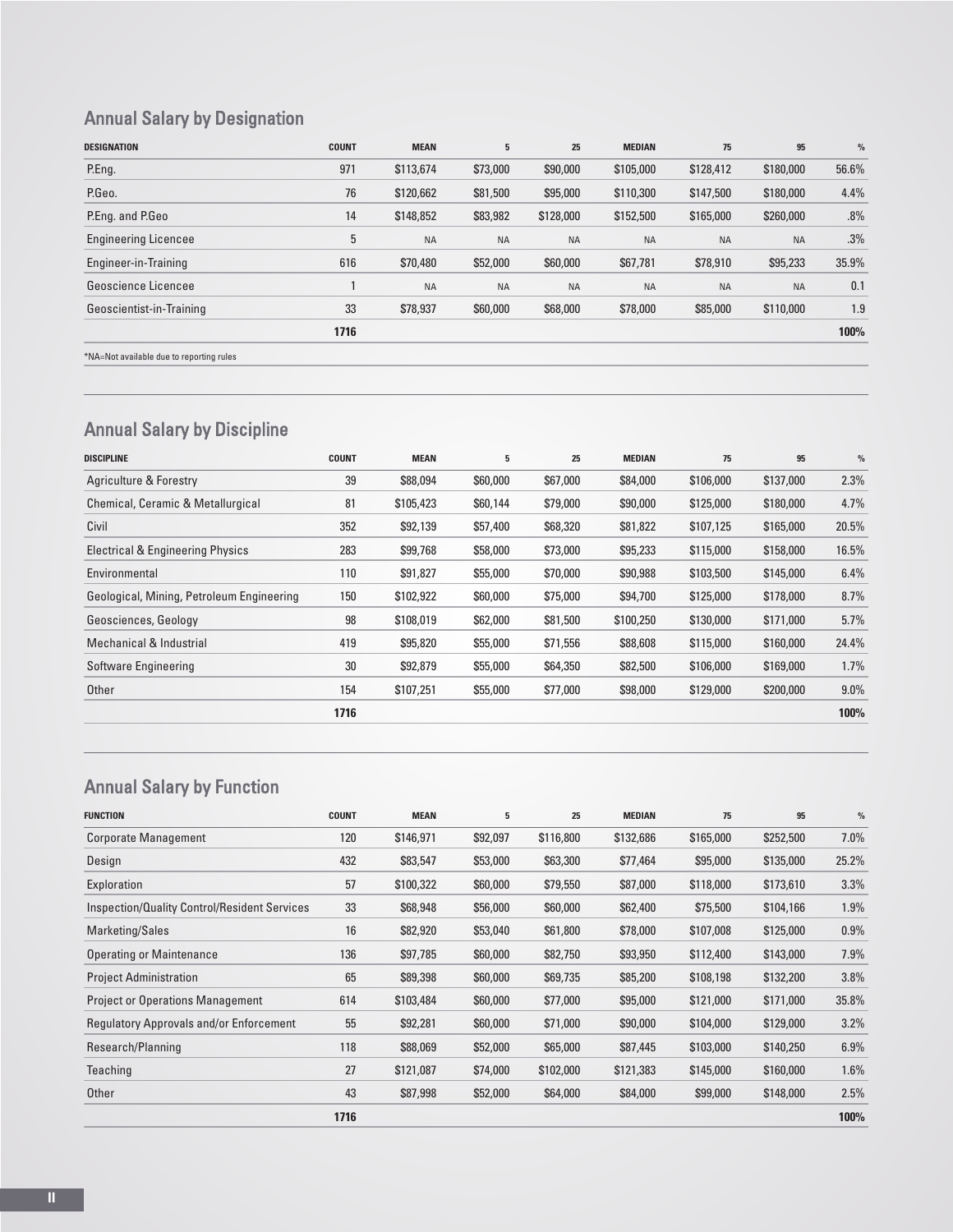# Annual Salary by Industry

| <b>INDUSTRY</b>                     | <b>COUNT</b> | <b>MEAN</b> | 5        | 25       | <b>MEDIAN</b> | 75        | 95        | $\frac{9}{6}$ |
|-------------------------------------|--------------|-------------|----------|----------|---------------|-----------|-----------|---------------|
| <b>Agriculture and Forestry</b>     | 8            | \$82,845    | \$62,976 | \$67,500 | \$77,391      | \$97,500  | \$115,000 | 0.5%          |
| Consulting                          | 502          | \$93,183    | \$56,500 | \$65,000 | \$83,000      | \$110,000 | \$176,000 | 29.3%         |
| <b>Educational Services</b>         | 57           | \$109,342   | \$52,000 | \$82,000 | \$106,905     | \$140,000 | \$169,000 | 3.3%          |
| <b>Manufacturing Durables</b>       | 161          | \$84,643    | \$51,000 | \$64,500 | \$77,170      | \$100,000 | \$140,000 | 9.4%          |
| <b>Manufacturing Non-Durables</b>   | 43           | \$104,774   | \$64,000 | \$85,000 | \$96,000      | \$122,500 | \$150,000 | 2.5%          |
| <b>Procurement and Construction</b> | 119          | \$93,756    | \$57,200 | \$66,000 | \$78,719      | \$104,680 | \$197,600 | 6.9%          |
| Resource Industry Oil & Gas         | 62           | \$99,416    | \$60,000 | \$77,200 | \$88,250      | \$115,000 | \$160,000 | 3.6%          |
| Resource Industry without Oil & Gas | 304          | \$111,597   | \$71,000 | \$84,550 | \$101,500     | \$133,500 | \$170,000 | 17.7%         |
| <b>Service For Profit</b>           | 20           | \$81,119    | \$47,828 | \$58,000 | \$73,500      | \$96,000  | \$165,000 | 1.2%          |
| <b>Service Not For Profit</b>       | 134          | \$92,967    | \$57,077 | \$72,000 | \$90,000      | \$107,000 | \$155,000 | 7.8%          |
| <b>Utilities</b>                    | 242          | \$103,519   | \$62,000 | \$82,000 | \$99,716      | \$120,000 | \$164,000 | 14.1%         |
| Other                               | 64           | \$94,300    | \$55,000 | \$69,000 | \$90,000      | \$116,000 | \$145,000 | 3.7%          |
|                                     | 1716         |             |          |          |               |           |           | 100%          |

### Annual Salary by Degrees

| <b>DEGREES</b>                     | <b>COUNT</b> | <b>MEAN</b> | 5        | 25       | <b>MEDIAN</b> | 75        | 95        | $\frac{9}{6}$ |
|------------------------------------|--------------|-------------|----------|----------|---------------|-----------|-----------|---------------|
| Bachelor's/academically qualified  | 1195         | \$95,251    | \$57,348 | \$69,700 | \$86,500      | \$110,000 | \$165,000 | 69.6%         |
| Between Bachelor & Master's Degree | 180          | \$100,707   | \$58,000 | \$76,900 | \$93,500      | \$120,000 | \$154,500 | 10.5%         |
| <b>Master's Degree</b>             | 240          | \$103,986   | \$56,000 | \$81,000 | \$93,883      | \$122,000 | \$172,305 | 14.0%         |
| Between Master's & Doctorate       | 35           | \$102,808   | \$18,000 | \$73,345 | \$92,000      | \$130,000 | \$180,000 | 2.0%          |
| Doctorate Degree                   | 66           | \$116,850   | \$66,187 | \$96,000 | \$120,000     | \$140,250 | \$160,000 | 3.8%          |
|                                    | 1716         |             |          |          |               |           |           | 100%          |
|                                    |              |             |          |          |               |           |           |               |

# Annual Salary by Experience

| <b>YEARS OF EXPERIENCE</b> | <b>COUNT</b> | <b>MEAN</b> | 5        | 25        | <b>MEDIAN</b> | 75        | 95        | $\%$  |
|----------------------------|--------------|-------------|----------|-----------|---------------|-----------|-----------|-------|
| <1 year                    | 94           | \$63,209    | \$43,656 | \$56,500  | \$60,000      | \$70,000  | \$85,219  | 5.5%  |
| 1 year                     | 50           | \$66,894    | \$53,762 | \$58,240  | \$62,500      | \$72,000  | \$90,000  | 2.9%  |
| 1.5 years                  | 108          | \$68,087    | \$52,000 | \$60,000  | \$65,000      | \$74,400  | \$89,400  | 6.3%  |
| 2 years                    | 105          | \$69,882    | \$55,000 | \$60,000  | \$65,700      | \$75,000  | \$97,860  | 6.1%  |
| 3 years                    | 127          | \$74,852    | \$60,000 | \$65,000  | \$70,128      | \$80,000  | \$103,000 | 7.4%  |
| 4 years                    | 105          | \$78,020    | \$59,000 | \$70,000  | \$76,000      | \$83,500  | \$100,000 | 6.1%  |
| 5 years                    | 133          | \$86,422    | \$65,690 | \$75,000  | \$85,000      | \$94,000  | \$115,000 | 7.8%  |
| 6 years                    | 90           | \$91,205    | \$65,046 | \$78,200  | \$88,588      | \$104,000 | \$120,000 | 5.2%  |
| 7-8 years                  | 151          | \$94,962    | \$66,000 | \$82,000  | \$92,088      | \$103,000 | \$130,000 | 8.8%  |
| 9-10 years                 | 115          | \$102,982   | \$75,000 | \$90,000  | \$98,000      | \$114,000 | \$143,000 | 6.7%  |
| $11-12$ years              | 119          | \$106,895   | \$71,556 | \$90,000  | \$104,000     | \$117,000 | \$155,000 | 6.9%  |
| $13-14$ years              | 65           | \$115,203   | \$79,514 | \$96,000  | \$110,000     | \$129,000 | \$171,000 | 3.8%  |
| 15-17 years                | 104          | \$121,965   | \$84,240 | \$99,800  | \$120,892     | \$138,250 | \$180,000 | 6.1%  |
| 18-20 years                | 55           | \$124,523   | \$74,400 | \$100,224 | \$120,000     | \$151,000 | \$180,000 | 3.2%  |
| 21-24 years                | 80           | \$126,096   | \$81,000 | \$106,500 | \$124,417     | \$145,000 | \$179,500 | 4.7%  |
| $25 + years$               | 215          | \$143,390   | \$85,000 | \$113,500 | \$135,000     | \$165,000 | \$234,000 | 12.5% |
|                            | 1716         |             |          |           |               |           |           | 100%  |